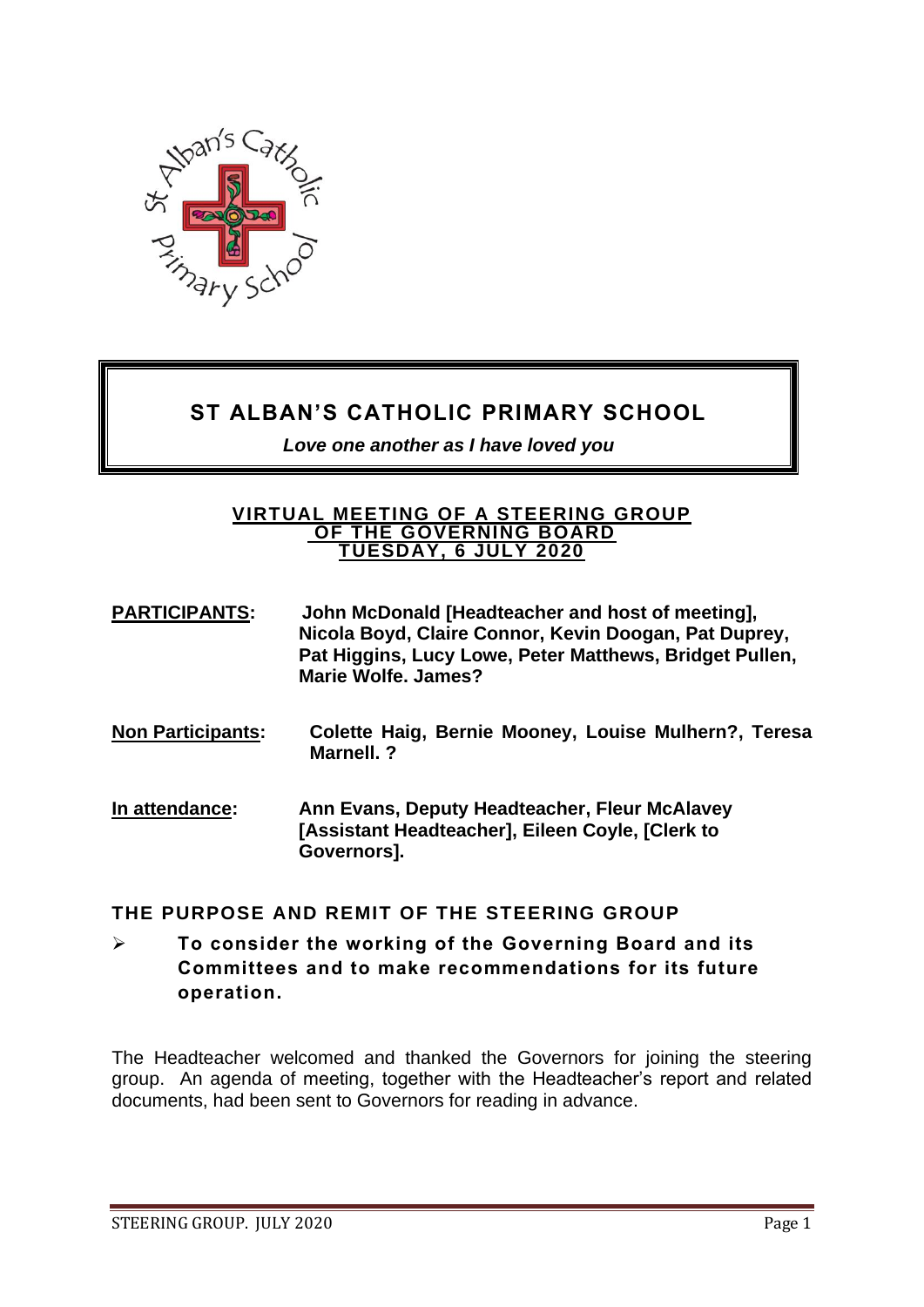#### **1 THE CHALLENGES FACING THE SCHOOL AND THE GOVERNING BOARD**

In introducing his report, the Headteacher referred to the many ongoing challenges facing schools and Governing Boards. He highlighted the need for the Board to be robust in facing these challenges, to focus on providing strategic leadership, to question and hold the Headteacher to account, to have a strong commitment to improving outcomes for children, to have the inquisitiveness to question and to analyse; and to ensure that the Board is perceived by Ofsted to be carrying out its proper role.

#### **2 THE HEADTEACHER'S PROPOSALS FOR THE GOVERNORS' COMMITTEE STRUCTURE**

The Steering Group considered, line by line, the Headteacher's proposals for a Committee structure going forward, and responded to the invitation to express views on the proposals.

Peter Matthews responded immediately by saying: *'I agree it is a different, but an exciting way of working; it is a challenge for us to pick up and run with it, but it looks good and I support you 100%'.* 

Kevin Doogan commented: *A change in Headship provides a good opportunity to look at the structure of the Board and how it works to ensure it meets the needs of the school and the needs of the new Headteacher.*

A flavour of other comments, with the Headteacher's responses, is given below:-

*It is exciting and will be good in the longer term but it is also daunting. Given the number of Committees and the number of Governors, people might be stretched a bit thin*'.

Although the new structure looks like more meetings, there would be no more work than Governors have done in the past. Change is always daunting and people will have worries about it, but it's simply a different way of working, whilst being transparent and everyone knowing exactly what each Committee is doing and maximising the experience and expertise of the Governors. Governance is a focus in the new framework for Ofsted inspections.

*The current Chair of Governors has agreed to do another term as a transition period, but we need some succession planning, and to train someone up. It would be good to have some training courses before the next meeting. Each Committee needs a Chair and Vice Chair. People need confidence to chair a meeting.*

*If we change the structure we need to know exactly what our responsibilities are. It would be useful to spend a couple of hours together and for someone to support us with that. It would be difficult but perhaps we could have a couple of mock meetings?*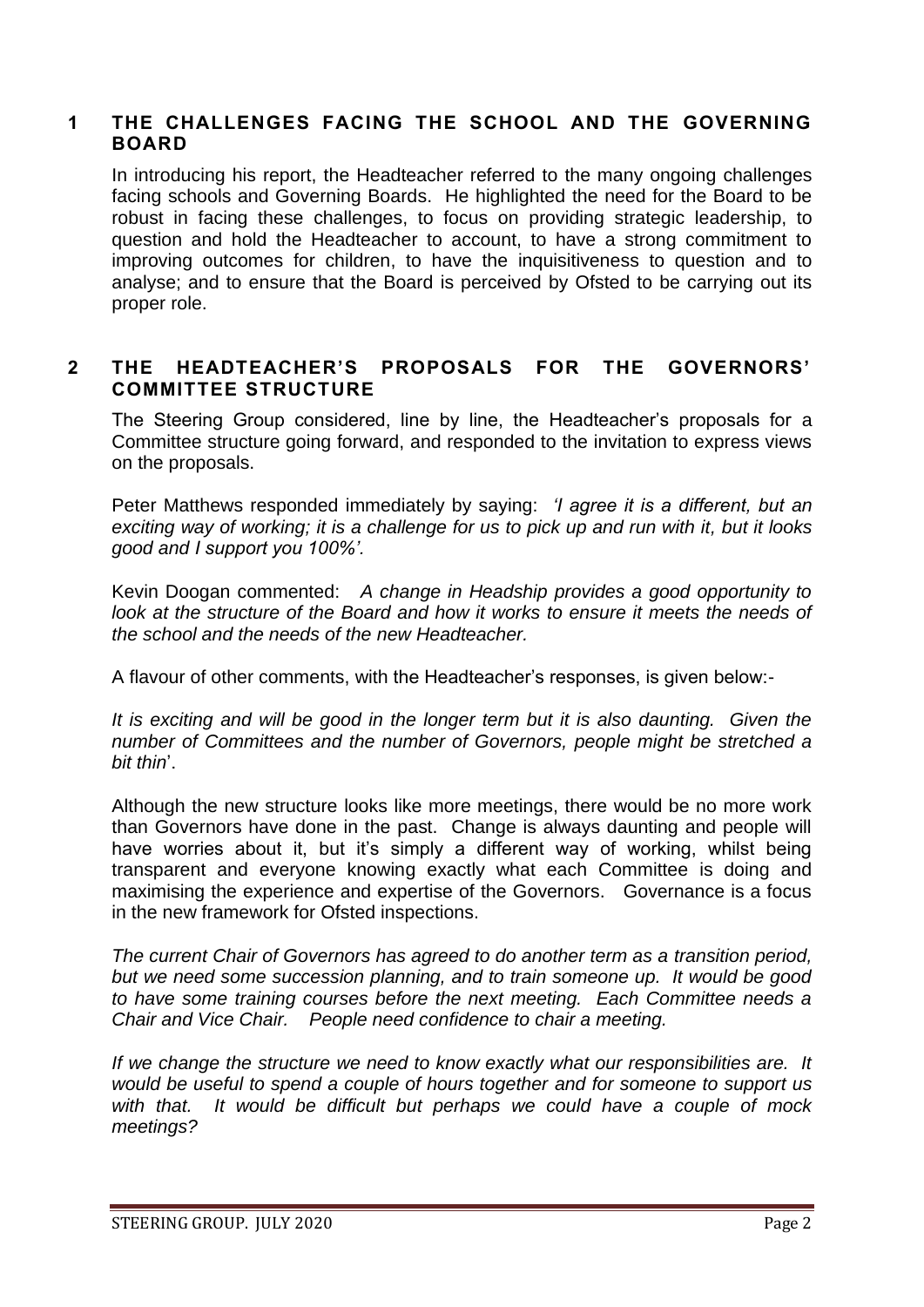*The NGA have on-line training. You can become a member and, depending on your membership, you can access training, for new governors, etc., and do it on line in your own time, and there are also formal courses etc.* 

*The Assets Committee would have the option of nominating a Health & Safety Governor who would be accountable to the Committee. The LA's Health & Safety Officer for schools might agree to become a Governor in an advisory role; I don't think it would be a conflict of interest.* 

The LA's Health & Safety Officer has been very supportive, especially in relation to the risk assessments. Governing Board can benefit from being able to draw on the expertise of someone from outside their formal governor membership. The Board can appoint an Associate member who would not be a governor but would work with the Committee in a voluntary capacity and carry out inspections of the school premises, for example, and advise on aspects of health and safety.

| FOR ACTION BY HEADTEACHER                                      |                                                                                                                       |             |
|----------------------------------------------------------------|-----------------------------------------------------------------------------------------------------------------------|-------------|
| <b>TOPIC</b>                                                   | <b>ACTION</b>                                                                                                         | <b>WHEN</b> |
| <b>Associate</b><br><b>Governor for</b><br>Health &<br>Safety. | Approach the person concerned<br>and assess their interest in Early September 2020<br>becoming an Associate Governor. |             |

#### *Who will do the minutes for all the meetings?*

Provision has been made in the budget for the Clerk to Governors to attend and minute all Committee meetings, in addition to Board meetings.

The Headteacher clarified the remit of the sub-committees for the Headteacher's Performance Management, which would involve two Governors working with the School Improvement Associate [SIA]; the role of the Pay Committee; and the purpose of the two statutory Committees, which would only be convened on very rare occasions.

An adhoc Committee, the Strategy Committee, would be introduced, the primary function of which would be to support the Headteacher in setting the strategic framework for the school and for ensuring that all its statutory responsibilities are met.

The establishment of a new Committee, Parish, Community, Parents and Pupils, would meet the DfE's recommendation to guarantee that there is a link between governors, the parents and the wider community.

#### **3 GOVERNORS' PROPOSALS FOR AN ALTERNATIVE COMMITTEE STRUCTURE.**

Other than the comments and suggestions offered above, no proposals for an alternative Committee structure were forthcoming. The Steering Group –

**AGREED**, unanimously: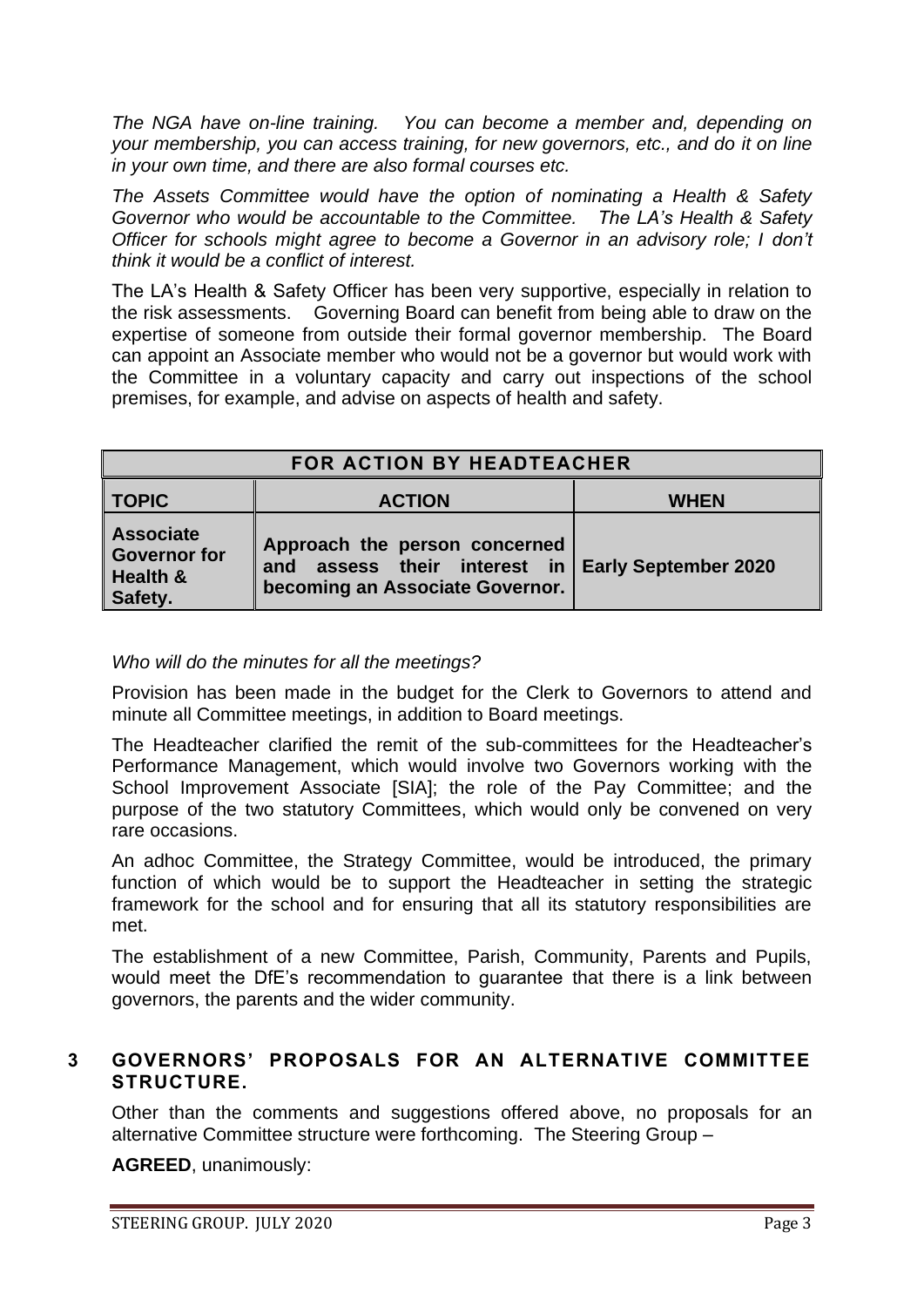### **To recommend that the full Governing Board adopts the following Committee structure from September 2020 -**

#### **I THE STANDING COMMITTEES**

(a) Combine the Finance, Health & Safety and Premises, Personnel and Pay, and the Personnel/Pay/Staffing Committee to form –

**THE ASSETS COMMITTEE**. This Committee would be responsible for all the schools' assets, ie. the delegated budget, the whole school staff, the buildings and grounds and health and safety.

The members of the Assets Committee would form a sub-committee to deal with specific issues relating to the budget, budget setting, Pay, and the Headteacher's Performance Appraisal.

Whilst the Assets Committee would retain overall responsibility for Health & Safety, it would nominate a member to serve as Health & Safety Governor who would be accountable to the Committee for health and safety inspections, risk assessments and monitoring health and safety training for staff.

(b) Retain the Curriculum Committee with additional responsibilities and rename the Committee –

**THE STANDARDS COMMITTEE**. This Committee would monitor the quality and delivery of the national curriculum and the impact on standards and pupils' achievement; be responsible for safeguarding children, children with SEND, children looked after and disadvantaged children, and review the Headteacher's decisions on exclusions.

(c) Create a new standing Committee -

**THE PARISH/COMMUNITY/PARENT/PUPIL COMMITTEE.** This Committee would be a conduit between the school, the parents, the pupils, the parish and the community.

(d) Introduce an ad hoc Committee -

**THE STRATEGY COMMITTEE.** The primary function of this Committee would be to support the Headteacher in setting the strategic framework for the school and for ensuring that all its statutory responsibilities are met.

**II** THE STATUTORY COMMITTEES. Replace the current arrangement with two committees – the First Committee and the Second Committee.

**THE FIRST COMMITTEE** would fulfil the Governing Board's statutory responsibilities for staff and pupil discipline, staff dismissals, redundancy, grievances and deal with complaints.

The membership of the First Committee would comprise the Vice Chair of Governors and two \*eligible governors drawn from a list of named governors.

**THE SECOND COMMITTEE** would fulfil the Governing Board's statutory responsibility to hear appeals against decisions of the First Committee, and would form a Pay Appeal Committee.

The membership of the Second Committee would comprise the Chair of Governors and two \*eligible governors drawn from a list of named governors.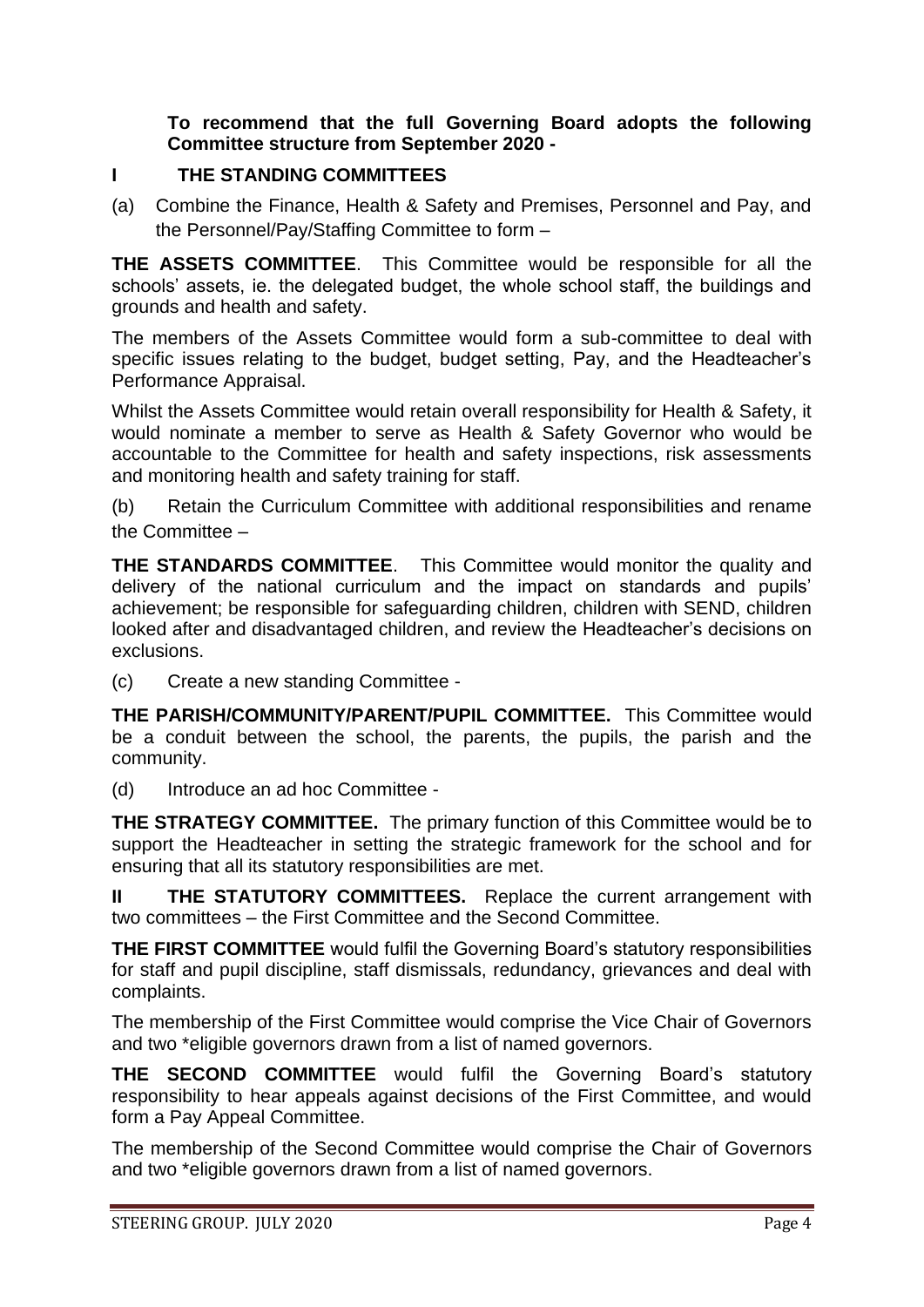\*Eligible governors would include **ALL** members of the Governing Board, except persons employed by the school [including the Headteacher].

Parent governors when meeting as a pupil disciplinary committee or when dealing with a complaint from another parent, or a governor who has previous knowledge of the case, would **not** be eligible governors and would be excluded from the process.

## **4 THE TERMS OF REFERENCE FOR GOVERNORS' COMMITTEES**

The Headteacher invited the Steering Group to review the proposed Terms of Reference for each Governors' Committee.

#### **AGREED, unanimously –**

**To recommend that each Committee reviews/amends/adopts its terms of reference at the first meeting in each academic year.** 

#### **5 SKILLS AUDIT**

The Headteacher suggested that it would be helpful if each Governor completed and returned a Skills Audit for use in assigning Governors to the new Committees.

Copies of the NGA Governing Board Skills Audit, 2019 version, had been sent electronically to all members of the Governing Board. The skills audit was based on the six features of effective governance referred to in the competency framework and to the additional skills required to enable a positive contribution to the Board.

| <b>FOR ACTION BY GOVERNORS</b> |                                                                                         |                                    |
|--------------------------------|-----------------------------------------------------------------------------------------|------------------------------------|
| ∥ TOPIC                        | <b>ACTION</b>                                                                           | <b>WHEN</b>                        |
| Skills Audit                   | Individual Governors to complete<br>a Skills Audit and return it to the<br>Headteacher. | Not later than Friday, 17<br>July. |

| FOR ACTION BY CHAIR, VICE CHAIR OF<br><b>GOVERNORS AND THE HEADTEACHER</b> |                                                                                                                            |                 |
|----------------------------------------------------------------------------|----------------------------------------------------------------------------------------------------------------------------|-----------------|
| <b>TOPIC</b>                                                               | <b>ACTION</b>                                                                                                              | <b>WHEN</b>     |
| <b>Membership of</b><br>Governors'<br><b>Committees</b>                    | <b>Assign Governors [subject to</b><br>individual consultation], to<br>Committees, based on their<br><b>Skills Audits.</b> | By 1 September. |

## **6 GOVERNORS' CODE OF CONDUCT**

Copies of the CES' Model Code of Conduct for Governors in a voluntary aided schools, with Appendix II, the Nolan Principles, had been sent electronically to the Governors in advance of the meeting.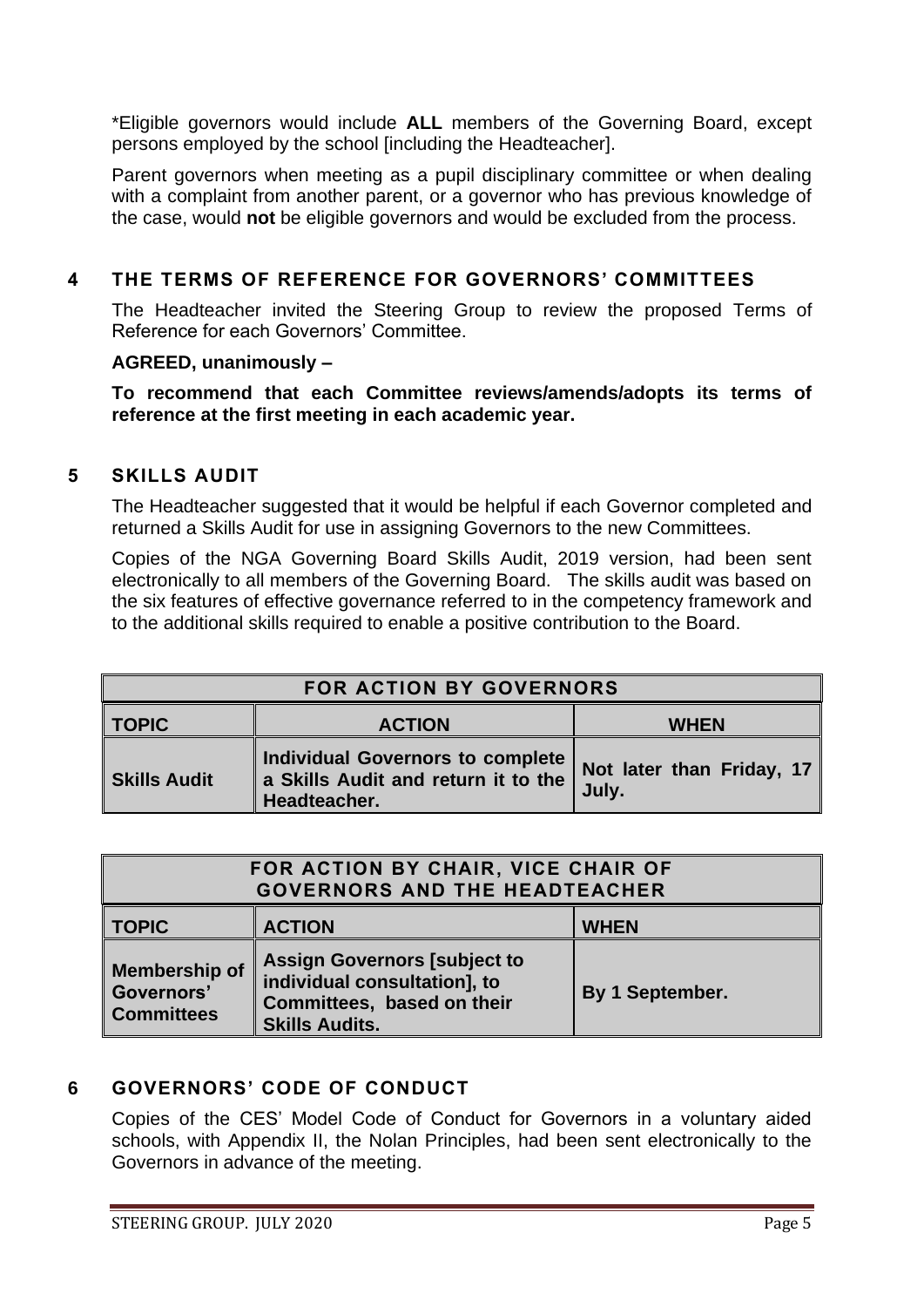#### **AGREED, unanimously,**

**To recommend that -**

- **i. the Governing Board adopts the CES Code of Conduct, for adherence to by all the Governors, and**
- **ii. the Headteacher ensures that the Code is published on the school's website.**

#### **7 GOVERNOR DEVELOPMENT**

Further to the discussion on Governor training under 2 above, the Headteacher reiterated that the school is committed to supporting Governors in their development as individuals and as a corporate entity.

Governor training offered by the Diocese and other providers will be closely monitored. Governors will be invited to participate in the training that is available, including on-line courses, and adequate budgetary provision will be made to meet the associated costs.

| FOR ACTION BY HEADTEACHER          |                                                                                                         |                                       |
|------------------------------------|---------------------------------------------------------------------------------------------------------|---------------------------------------|
| <b>TOPIC</b>                       | <b>ACTION</b>                                                                                           | <b>WHEN</b>                           |
| <b>Governor</b><br><b>Training</b> | Identify training providers for<br>Governors, [eg NGA, Edsential, ECM<br><b>Education Consultants].</b> | <b>Ongoing from</b><br>September 2020 |

#### **8 GOVERNORS' MEETINGS**

The School Governance [England] Regulations 2013, allow for alternative arrangements to be made for Governors to participate in or vote at meetings, including by telephone or video-conferencing.

To continue to meet its statutory responsibilities during lockdown, the Governing Board of this school had replaced face-to-face Governors' meetings with virtual meetings, all of which had been productive with full participation and input by the Governors.

The Headteacher suggested that the Board may wish to consider whether, when the current restrictions are lifted, it would be beneficial to continue to hold some virtual meetings [eg Committee meetings], combined with normal meetings as and when appropriate.

The Chair of Governors responded with an emphatic '*No*', adding, *'It might be something we can do sometimes, and it might be useful for certain people, if they are working'*.

A governor commented: *Different people like different things. Some governors are desperate to get back to face-to-face meetings.*

There was no further discussion and no recommendation to the Governing Board was forthcoming.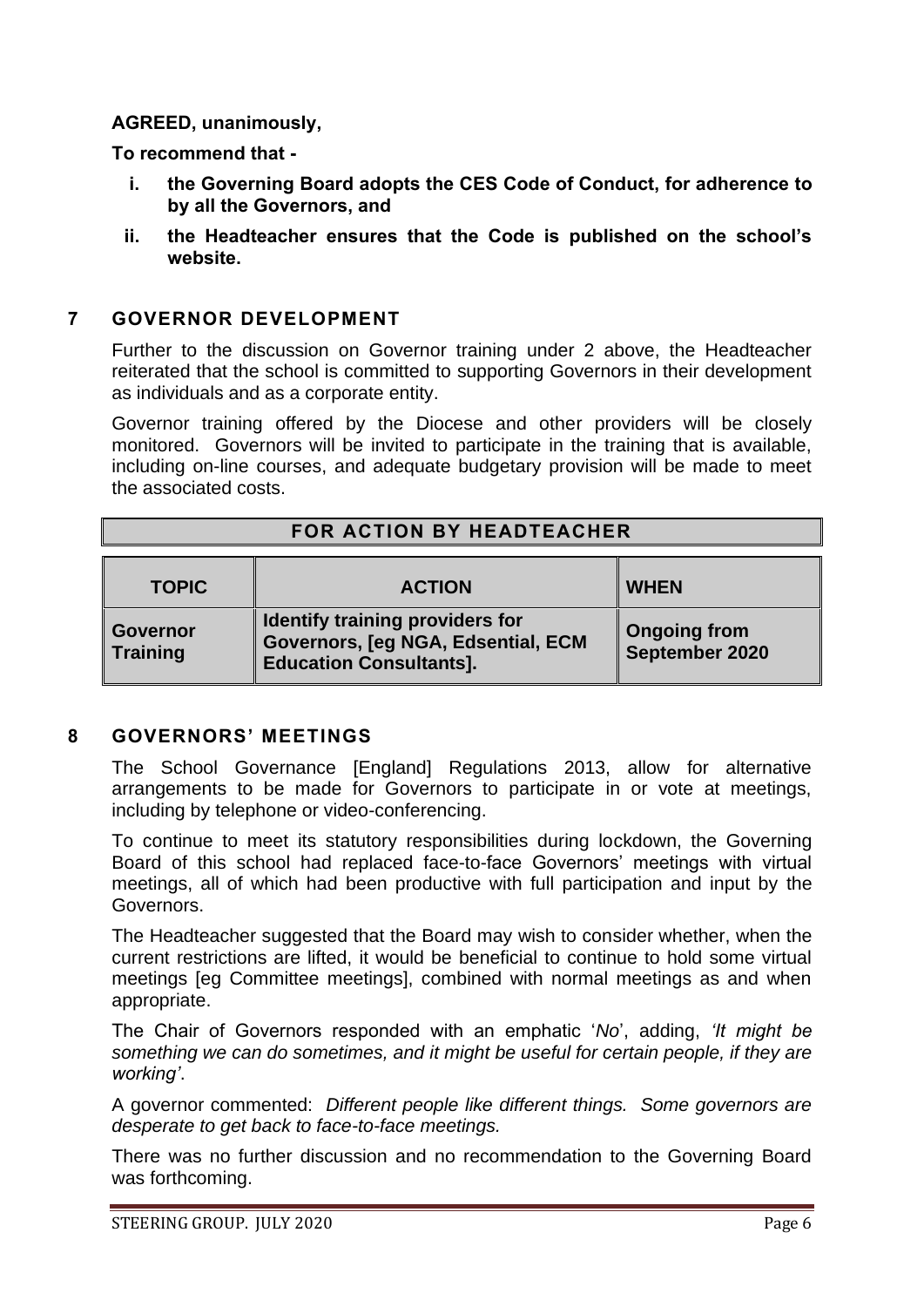## **9 COMMUNICATION BETWEEN SCHOOL AND GOVERNORS**

The Headteacher stated that as a forward-looking school, on-going consideration is given to improving communication between the school and governors, especially by looking at how technology can be used.

A Google drive, for example, could be used to permanently store all the documentation relating to Governance, and to provide a reliable and secure means of communication between Governors and the school, enabling the Governors to ask questions and to receive answers on line, as an alternative to using electronic mail.

## **10 ANNUAL CALENDAR OF GOVERNORS' MEETINGS**

The Steering Group agreed that it would be useful to have a structured annual calendar of meetings.

| FOR ACTION BY HEADTEACHER                                                |                                                                                                                                          |             |
|--------------------------------------------------------------------------|------------------------------------------------------------------------------------------------------------------------------------------|-------------|
| <b>TOPIC</b>                                                             | <b>ACTION</b>                                                                                                                            | <b>WHEN</b> |
| Annual<br><b>Calendar</b><br><b>of</b><br>Governors'<br><b>Meetings.</b> | Arrange for a Calendar of By early September.<br>meetings in 2020/21 to be drawn By early September.<br>up and distributed to Governors. |             |

### **11 OTHER BUSINESS**

**11.1 THE CURRICULUM**: The Headteacher reported that the Deputy Headteacher was of the opinion that the school is ready to go to the next stage in terms of the curriculum. He explained that disfluency is one aspect that Ofsted is keen on and he gave a couple of examples where disfluency might occur, adding if a problem is not recognised, Ofsted will say that the school has a curriculum issue.

**11.2 REQUEST TO CHANGE INSET DAY**: The renowned speaker, Chris Quigley, who is a specialist in primary education and is well versed in the Science of Learning and Curriculum Design, is available to deliver CPD for the teachers and TAs at this school on one date only, Friday, 11 September.

The Headteacher sought permission from the Governors to change the INSET day in January 2021 to Friday, 11 September 2020.

The Governors responded enthusiastically stating that they could see the benefits of the training to the children. Although some key workers might have problems with child care, if they are notified of the change of date now, they would have the whole of the summer to make alternative arrangements.

#### **AGREED, unanimously, to approve changing the INSET day to Friday, 11 September 2020.**

Responding to a comment by a Governor about making children flourish, not just coping with their learning, and the help they need when they get to secondary school, the Headteacher explained that the curriculum is moving away from Delivery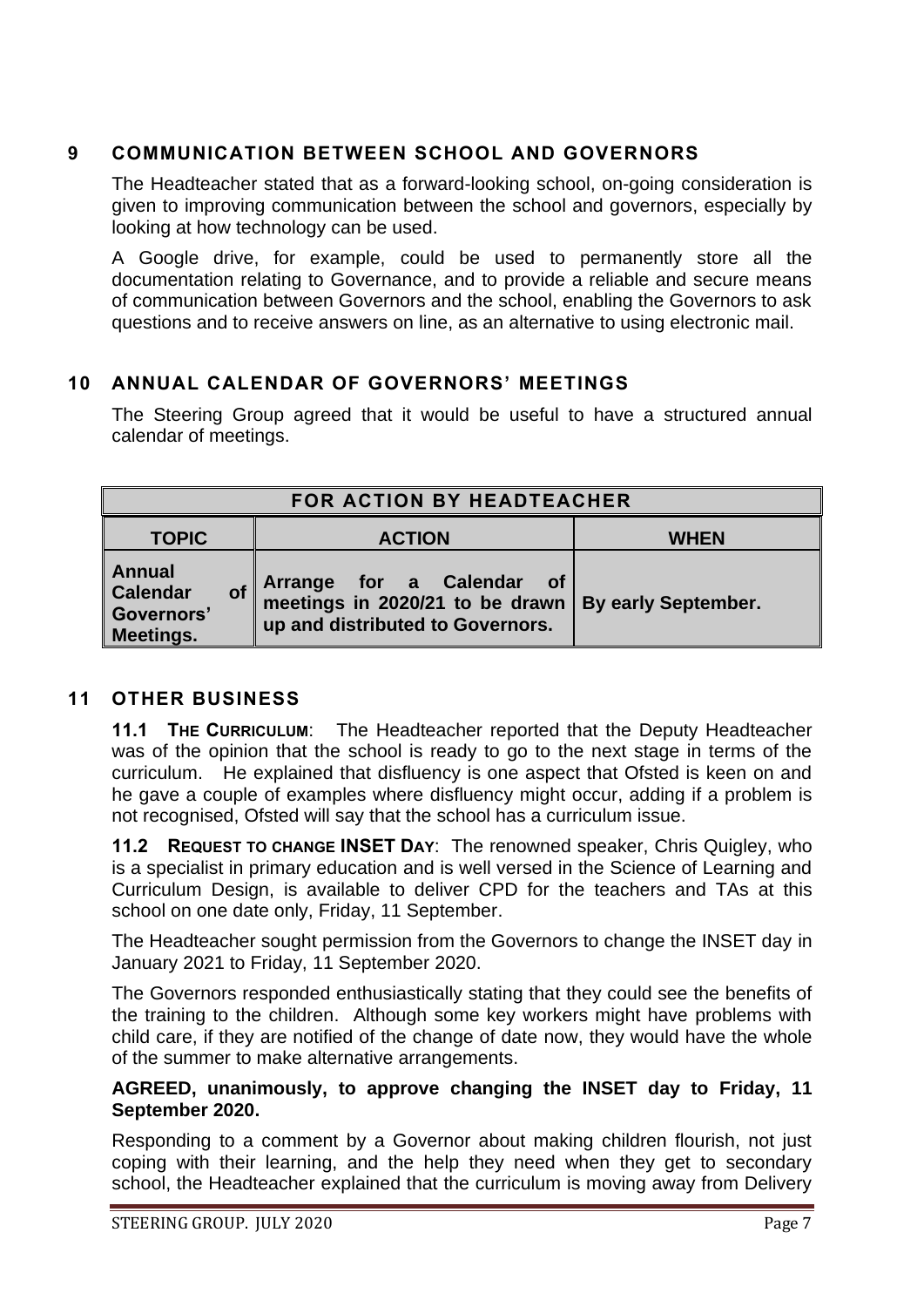to Assessment for Learning to Intent, and how to implement it. There is a need to develop children's resilience and help them develop independent thinking when they get to year 7, whilst still allowing them to be children.

**11.3 YEAR 6 LEAVERS**. The Headteacher thanked the Deputy Head for the great story at Year 6's leavers' event. A governor commented: '*It was fantastic'*.

**11.4 APPLICATION FOR CHANGE OF USE, COMMERCIAL PREMISES**: Peter Matthews reported receipt of a letter from the Council advising local residents that an application for change of use to a micro bar and coffee shop and new shop front, at premises at the end of St Alban's Road, would be going to full Planning Committee. The premises would be open from 8 am to 10 pm, and parents have concerns that children will be walking past to go to school. Any objection has to be made on line, when the personal details  $-$  name, address, and comments made  $-$  of those who respond would be in the public domain.

The Chair of Governors and other Governors stated that they had signed a petition objecting to the application. The Chair quoted three criteria why the application should not go ahead, namely, health and safety, a very busy thoroughfare, and all the activities that are already going on in that row of shops.

A governor commented: *It's a very narrow thoroughfare, and people pushing prams would not be able to get past, it is not in line with Wirral's Harm Reduction Programme and other strategies. I would be concerned about people smoking, it's right on the playground and people throw buts on to the playground; it's outside Wilkinson's, the only place on the Wirral that exceeds national guidance for air quality; I don't know why they want tables outside because of the buses and the taxis, and the air quality is not great in that area. At playtime, the children already have poor air quality because of the bus routes and they should not have a seating area where children are playing.*

The Chair advised that the more objections there are, the more notice the Planning Committee will take of those objections. It's important that Governors go on line and express their concerns; it's about air quality and the safety of children.

| FOR ACTION BY HEADTEACHER            |                                                                                                                                  |                                               |
|--------------------------------------|----------------------------------------------------------------------------------------------------------------------------------|-----------------------------------------------|
| <b>TOPIC</b>                         | <b>ACTION</b>                                                                                                                    | <b>WHEN</b>                                   |
| <b>Local Planning</b><br>application | Co-ordinate the responses from<br>the Governors and pass to the<br><b>Chair of Governors for</b><br>transmission to the Council. | Before deadline date, 21<br><b>July 2020.</b> |

**11.5 LISCARD TOWN CENTRE. INTEGRATED MASTER PLAN**: The Headteacher advised that he proposed to join a webinar at 6 pm on 8 July to find out about the 15-year plan for Liscard Town Centre. He quoted from the literature which stated: *'It is an ambitious vision for the future of the centre and growth for the next 15 years'*, adding that it would be useful to have representation by governors.

| <b>FOR ACTION BY HEADTEACHER</b> |               |             |
|----------------------------------|---------------|-------------|
| <b>TOPIC</b>                     | <b>ACTION</b> | <b>WHEN</b> |